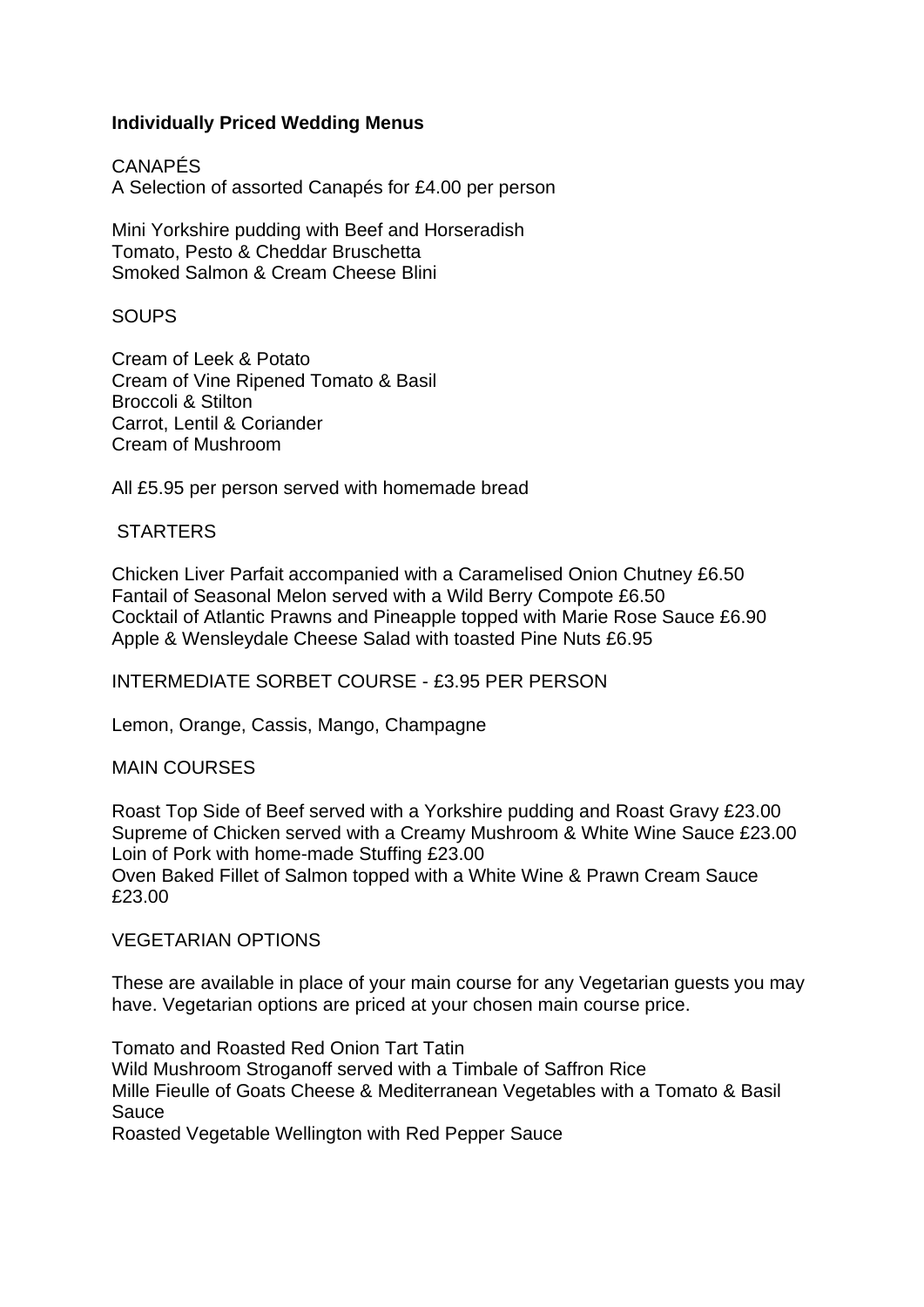## DESSERTS

Banoffee Pie served with Chocolate Sauce Profiteroles served with Chocolate Sauce Sticky Toffee Pudding with lashings of toffee sauce Lemon Tart with whipped cream Mixed Berry Cheesecake on a fruit coulis Rich Chocolate Brownie with Chocolate Sauce

All at £6.50 per person

TEA/COFFEE

Coffee & Mints £2.50 Coffee & Petit Fours £4.50

# CHILDREN'S MENU – UP TO 12 YEARS OLD

Children over 12 years are classed as adults

All served with Chips & Beans or Vegetables & Potatoes

Chef's Home-made Soup Fantail of Seasonal Melon Garlic Bread with cheese

 $\sim\sim\sim\sim\sim$ 

Cheese & Tomato Pizza Chicken Nuggets Bangers & Mash Tomato & Basil Pasta (\*does not come with any side orders)

 $\sim\sim\sim\sim\sim$ 

Trio of Ice-Creams (Chocolate, Strawberry & Vanilla) Chocolate Fudge Gateaux Fresh Fruit Salad

£25.00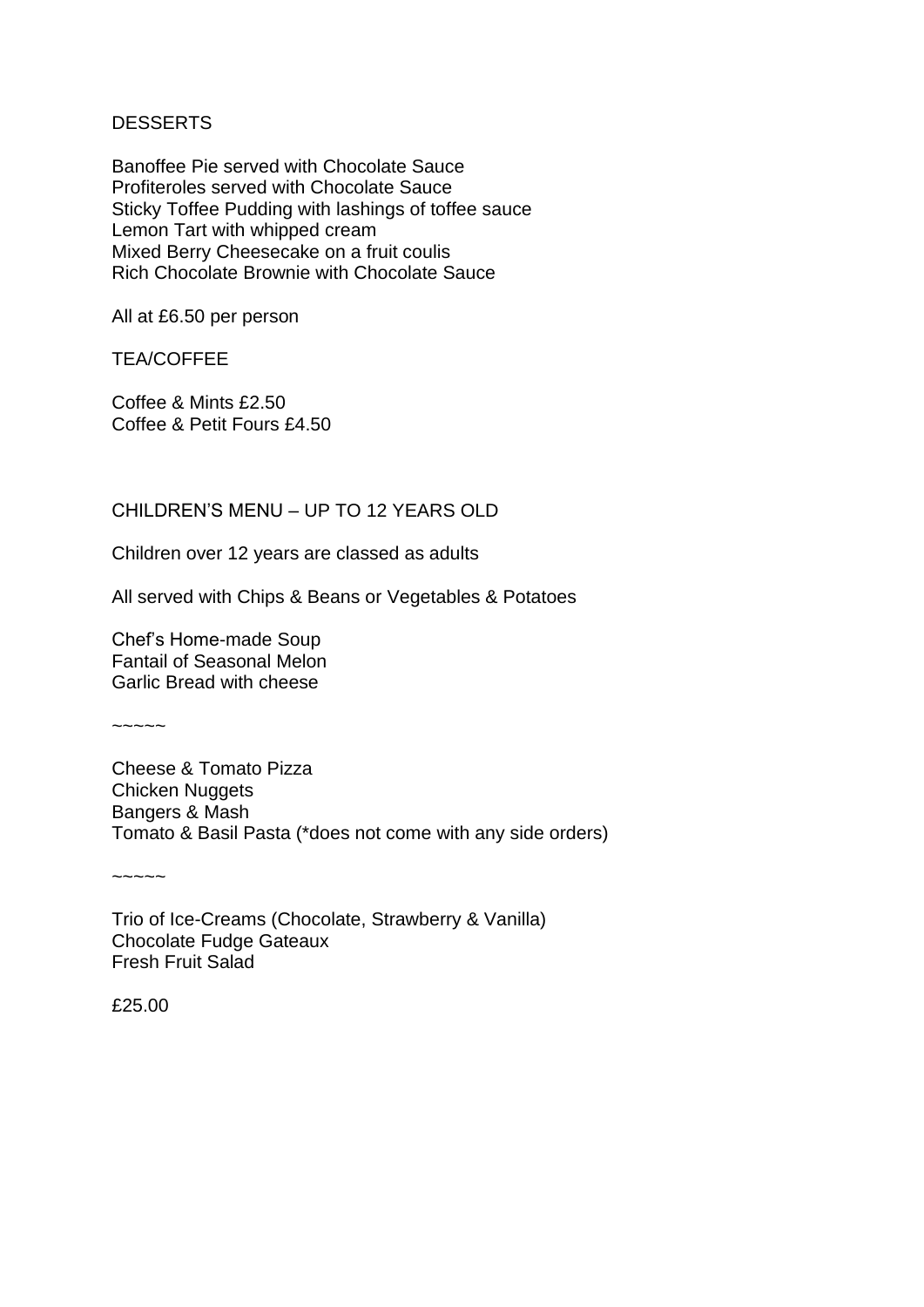# DRINKS PACKAGES

#### DRINKS PACKAGE 1 - £21.00 PER PERSON

Arrival drink - choose two options from a choice of: Manor House Punch, Bottled Beers, Bucks Fizz

Glass of House Red or White Wine served with the Wedding Breakfast

Glass of Sparkling Wine for the Toast

#### DRINKS PACKAGE 2 - £26.00 PER PERSON

Arrival drink - choose two options from a choice of: Manor House Punch, Bottled Beers, Bucks Fizz

2 Glasses of House Red or White Wine served with the Wedding Breakfast

Glass of Sparkling Wine for the Toast

ARRIVAL DRINKS

Drinks by the Glass Glass of Bucks Fizz £7.00 Glass of Pimms £6.50 Glass of Champagne £11.95 Glass of House Wine £7.00

Sparkling Wine £26.95 Champagne £49.95 House Wines £21.95

SOFT DRINKS

Jugs of Fresh Orange Juice £15.00 Still or Sparkling Mineral Water £4.50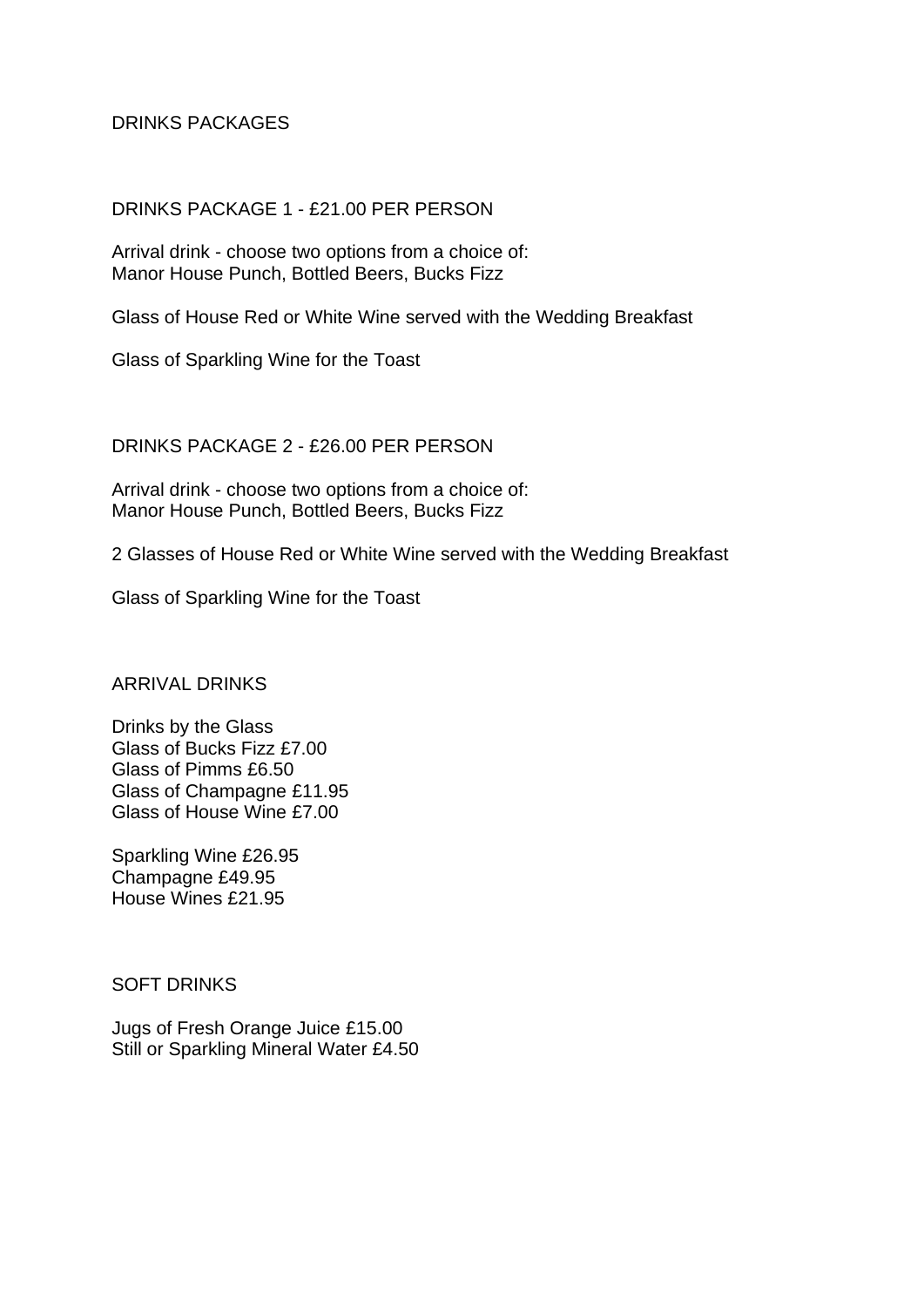### BUFFET MENUS

Menu One - £17.95 per person

Platter of Sliced Cold Meats (Ham and Beef) Hot Buttered New Potatoes Tossed Salad **Coleslaw** Choice of Hot Dish – choose from Lasagne, Beef Goulash, Pasta Bolognese Garlic Bread

Menu Two - £17.95 per person

Lasagne Garlic Bread **Chips** Chicken Curry Rice Naan Bread Tossed Salad, Coleslaw

Menu Three - £17.95 per person

Dressed Scottish Salmon Platter of Sliced Cold Meats (Ham and Beef) Hot Buttered New Potatoes Tossed Salad, Coleslaw Tomato & Onion Salad Gala Pie Assorted Quiches Garlic Bread

Menu Four - £17.95 per person

Burgers **Sausages** Veggie Burgers & Sausages Marinated Chicken Tossed Salad **Coleslaw** Jacket Potatoes Bread Buns Dip